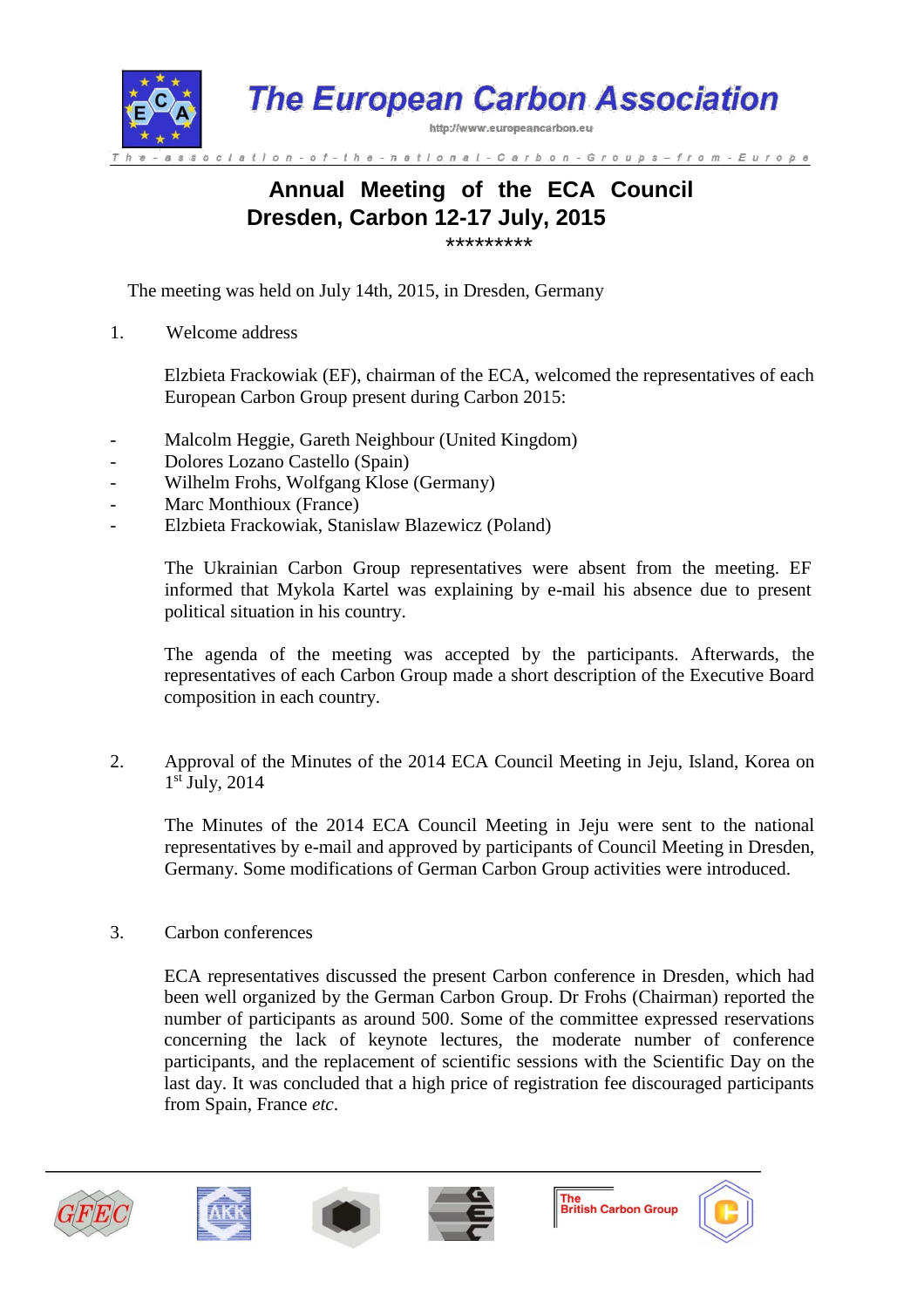

Although the committee discussed a possible minimum specification for the conference, which might for example include keynote lectures, it was decided that each Carbon conference is individual to the organizing country and such a specification was not needed.

In 2016, the American Carbon Society will organize the World Carbon conference in Penn State (10-15 July, 2016). It is planned to organize Round Table "The Future of Carbon Materials" with attendance of Nobel Laureates and American Carbon Medalists.

The next World Carbon conference to take place in Europe (2018) will be organized in Spain (Madrid). General information was given by Spanish representative.

On behalf of the British Carbon Group, Malcolm Heggie proposed organization of Carbon 2021 in London. More information will be given at Penn State.

- 4. ECA website: The participants discussed issue of the ECA website which should be regularly updated. Some photos have been included in photo-gallery. The participants agreed that websites of Carbon national groups need to be still developed and available in English. Ukrainian website seems to be not updated at all. Polish group will take care about ECA website.
- 5. ECA Award: Participants discussed the issues concerning rules of ECA Award. It was felt that the rather unusual and specific criteria for this award should be uppermost in the minds of the selection panel. Prof. Maurizio Prato was a recipient of ECA Award, which was made during Welcome Party  $(12<sup>th</sup>$  July 2015).
- 6. Information on the ECA activity: Participants agreed that the most convenient way to sum up the activity is to send a summary of each group activity to ECA Chair.

According to the ECA rules, the President of German Carbon Group as an organizer of the World Carbon conference in Europe will become ECA Chair from 1<sup>st</sup> January  $2016$  to  $31<sup>st</sup>$  December 2018.

7. The World Carbon Council (WCC). Regrettably no meeting of WCC was organized by Rodney Taylor, the current Chair of ACS, who was supposed to take care of those aspects. It is reminded that the WCC was created in 2011 (Shanghai) aiming at strengthening contacts between the three continental carbon groups, discussing transcontinental topics, and working at joining the various carbon communities (nano,







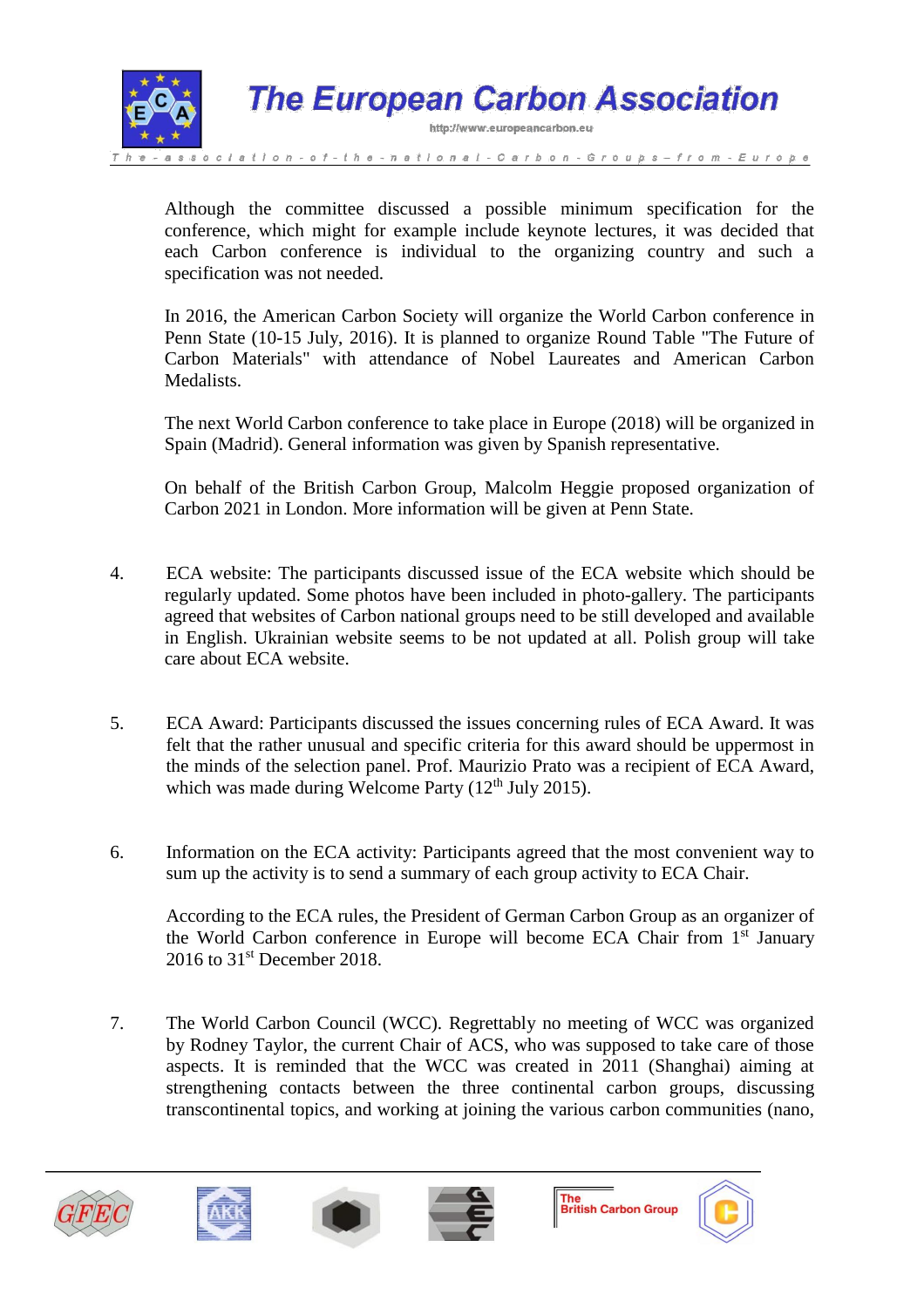

non-nano…) together. Whether the WCC should be maintained as such (i.e., only made with the three continental group chairs) or adopt another format (e.g., including industry representatives?) could be discussed within ECA and with the other continental groups. Meanwhile, MM suggests that ECA should take the lead and organize the forthcoming WCC meeting at Penn State.

## **The French Carbon Group (GFEC) – event activity (2014-2015):**

### **Organised/Co-organised:**

- Colloque Francophone du Carbone **GFEC-2015** (May 18-21, 2015), Les Karellis Montricher-Albanne (France).
- International workshop *Multi-Scale Structure and Properties of Bulk Carbon Materials: structure determination, physical/chemical property characterization, modeling, from nm to m*, a Satellite workshop of the CARBON-2015 conference, (July 10-11, 2015), Dresden (Germany). Co-organised by ANR consortium PyroMaN, GFEC, TU Dresden, and SGL-Carbon.
- Colloque Français du Carbone **GFEC-2014** (May 12-15, 2014), Nouan-Le-Fuzelier (France).
- Topical Symposium n°2 *'Matériaux pour le stockage et la conversion d'énergie*', national congress **Matériaux-2014** (November 24-28, 2014), Montpellier (France). Co-organised by GFEC.
- Topical Symposium n°5 *'Interfaces et revêtements'*, national congress **Matériaux-2014** (November 24-28, 2014), Montpellier (France). Co-organised by GFEC.
- Topical Symposium n°11 *'Matériaux poreux, granulaires, et à grande aire spécifique*  ', national congress **Matériaux-2014** (November 24-28, 2014), Montpellier (France). Co-organised by GFEC.
- Topical Symposium n°14 *'Matériaux Carbonés : synthèse, propriétés, applications*', national congress **Matériaux-2014** (November 24-28, 2014), Montpellier (France). Co-organised by GFEC.
- Topical Symposium n°16 *'Matériaux en conditions extrêmes'*, national congress **Matériaux-2014** (November 24-28, 2014), Montpellier (France). Co-organised by GFEC.

### **Sponsored:**

• **2 nd Summer School** *'Spectroscopie Raman des nanostructures carbonées'* (July 7-10, 2015), Montpellier (France).







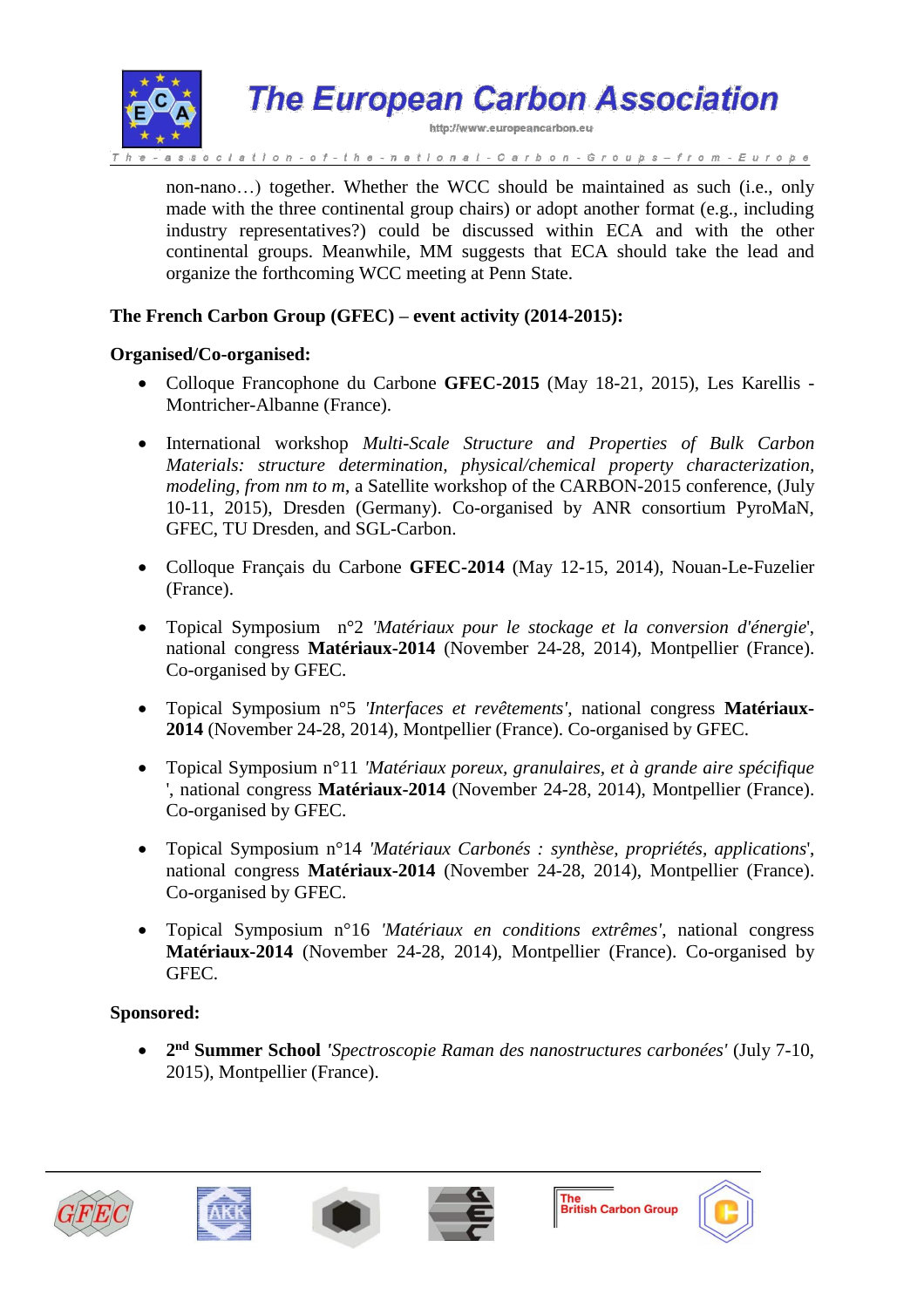

- 2nd International Colloquium *'Advances and Applications in Carbon Related Nanomaterials: From pure to doped structures including heteroatom layers'* **HeteroNanoCarb / HNC-2015** (December 7-11, 2015), Benasque (Spain).
- 4th international colloquium *'Chemistry of Graphene and Nanotubes"* **ChemOnTubes-2014** (March 30-April 3, 2014), Riva del Garda (Italy).
- 4th international conference on graphene **Graphene 2014** (May 6-9, 2014), Toulouse (France)

#### **The German Carbon Group (AKK) - events organized: 2014 – 2015**

- Spring Meeting, 4th German-Japanese Symposium on Carbon Materials (7-8 July 2014) Conference Hall Hokkaido University, Japan
- Fall Meeting (7 November 2014) Netzsch Gerätebau GmbH, Selb, Germany
- Carbon 2015 (12-16 July 2015) Dresden, Germany

## **The British Carbon Group (BCG) - events organized/planned: 2014 - 2015**

- The BCG May Day Graphene and AGM (1 May 2014) RSC Burlington House, Piccadilly, London, UK
- 4th EdF Energy Generation Ltd Nuclear Graphite Conference (6-9 May 2014) The National College, Nottingham, UK
- Carbon in Electrochemistry (28-30 July 2014) Sheffield, UK
- NanoteC14 (20-23 August 2014) Hotel Le Plaza, Brussels, Belgium
- New Advances in Carbon Nanomaterials  $(1 3$  September 2014) London, UK
- BCG/RSC Nanostructures Awards Meeting (31 October 2014) RSC Burlington House, Piccadilly, London, UK
- The BCG 2015 Spring Meeting and AGM (16 April 2015) BAT Group Research & Development, Southampton, UK
- NanoteC15 Nanotechnology in Carbon and Related Materials (14-17 September 2015) Corpus Christi College, Oxford, UK (to be held)